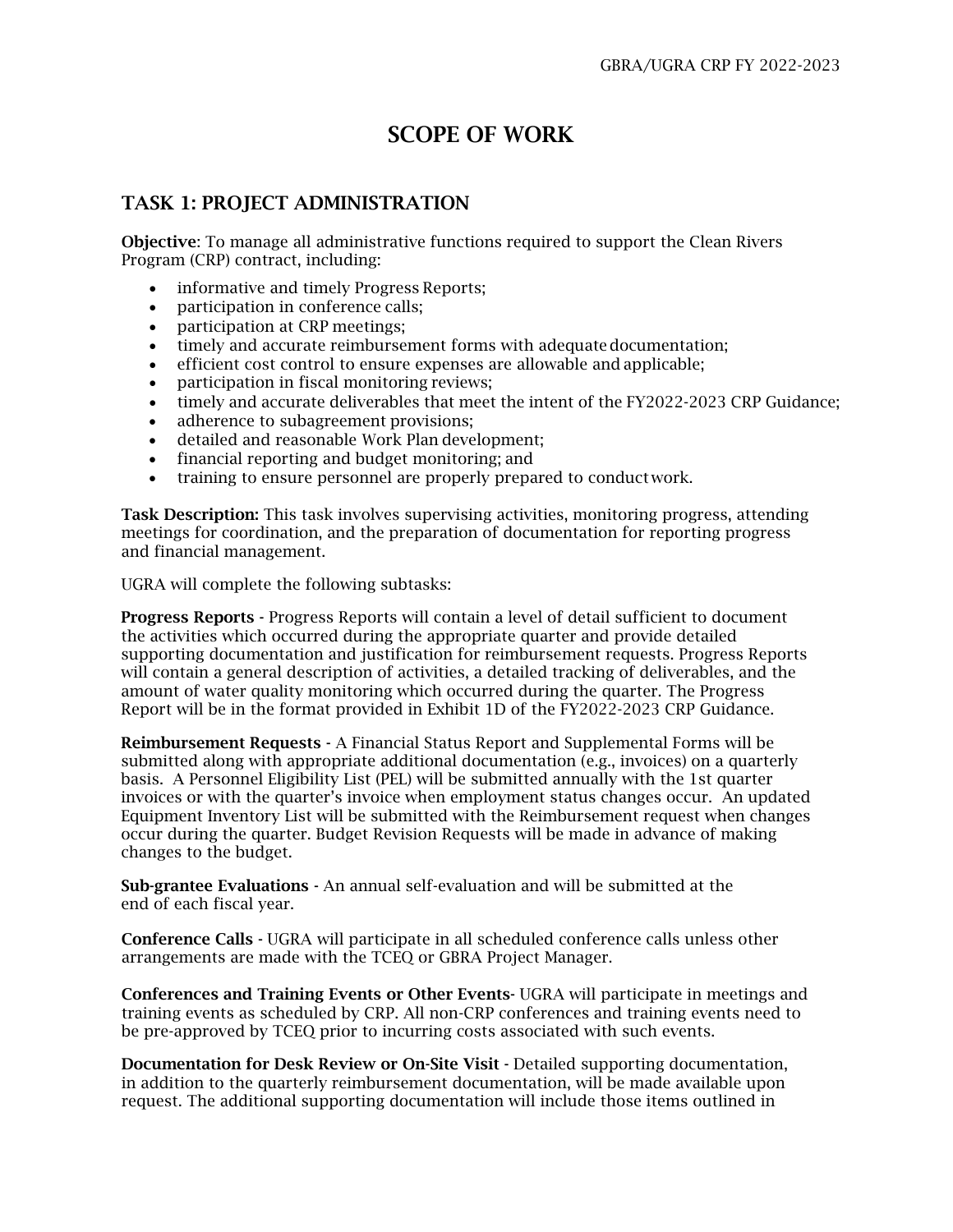Exhibit 1B of the FY2022- 2023 CRP Guidance. In the case of an on-site visit, the appropriate UGRA personnel will be available during the visit.

FY2022-2023 Work Plan and Supporting Documentation - The Work Plan and supporting documentation will be prepared and submitted as specified in the FY2022-2023 CRP Guidance. Supporting documentation will include (as applicable): budget by category, budget by task, PEL, fringe rate methodology, indirect rate methodology, allocated costs documentation, equipment purchase request list, equipment inventory, and a list of known training events/conferences. The Work Plan will include the tasks and deliverables outlined in the FY2022-2023 Guidance and will be negotiated with GBRA CRP Project Manager. A list of all deliverables in due date order will be submitted with the final Work Plan.

Cybersecurity training - UGRA will ensure that each of their Representatives who work under this Contract and has access to a TCEQ computer system or database successfully completes required cybersecurity training no more than seven (7) calendar days after the Representative is given access to the training. UGRA will ensure that its representatives do not misuse TCEQ Computer Systems or Databases, including allowing multiple individuals to utilize a single individual's TCEQ network user account.

## Deliverables and Due Dates:

## September 1, 2021 through August 31, 2022

- A. Progress Reports December 15, 2021; March 15 and June 15,2022
- B. Annual Self-Evaluation August 31,2022
- C. Additional Supporting Documentation for Desk Review or Site Visit uponrequest
- D. UGRA will submit names of Representatives regarding cybersecurity training and computer access at times specified below to the TCEQ and GBRA Project Manager.
	- Within seven (7) calendar days after the effective date of the Contract, UGRA will provide a list of persons requiring training and thereafter provide an updated list the first workday of any additional person who becomes subject to the training requirements. If any representative has successfully completed DIR-certified training in the past, UGRA will indicate that that person has completed the training, indicate the date the training was completed and provide evidence of successful completion of the certified training. TCEQ will make the determination if that person needs retraining.
	- Within two (2) business days after a representative successfully completes training, UGRA will provide evidence of the successful completion of the training to the TCEQ and GBRA Project Manager.
	- UGRA will notify the TCEQ and GBRA Project Manager within two (2) business days when a person with access to a TCEQ Computer System or Database no longer needs access to such Computer System or Database.

- A. Progress Reports September 15 and December 15, 2022; March 15, June 15, and August 31, 2023
- B. Proposed FY2024 2025 Work Plan and Supporting Documentation June 15,2022
- C. Final FY2024 2024 Work Plan and Supporting Documentation August 1, 2023
- D. Annual Self Evaluation August 31,2023
- E. Additional Supporting Documentation for Desk Review or Site Visit uponrequest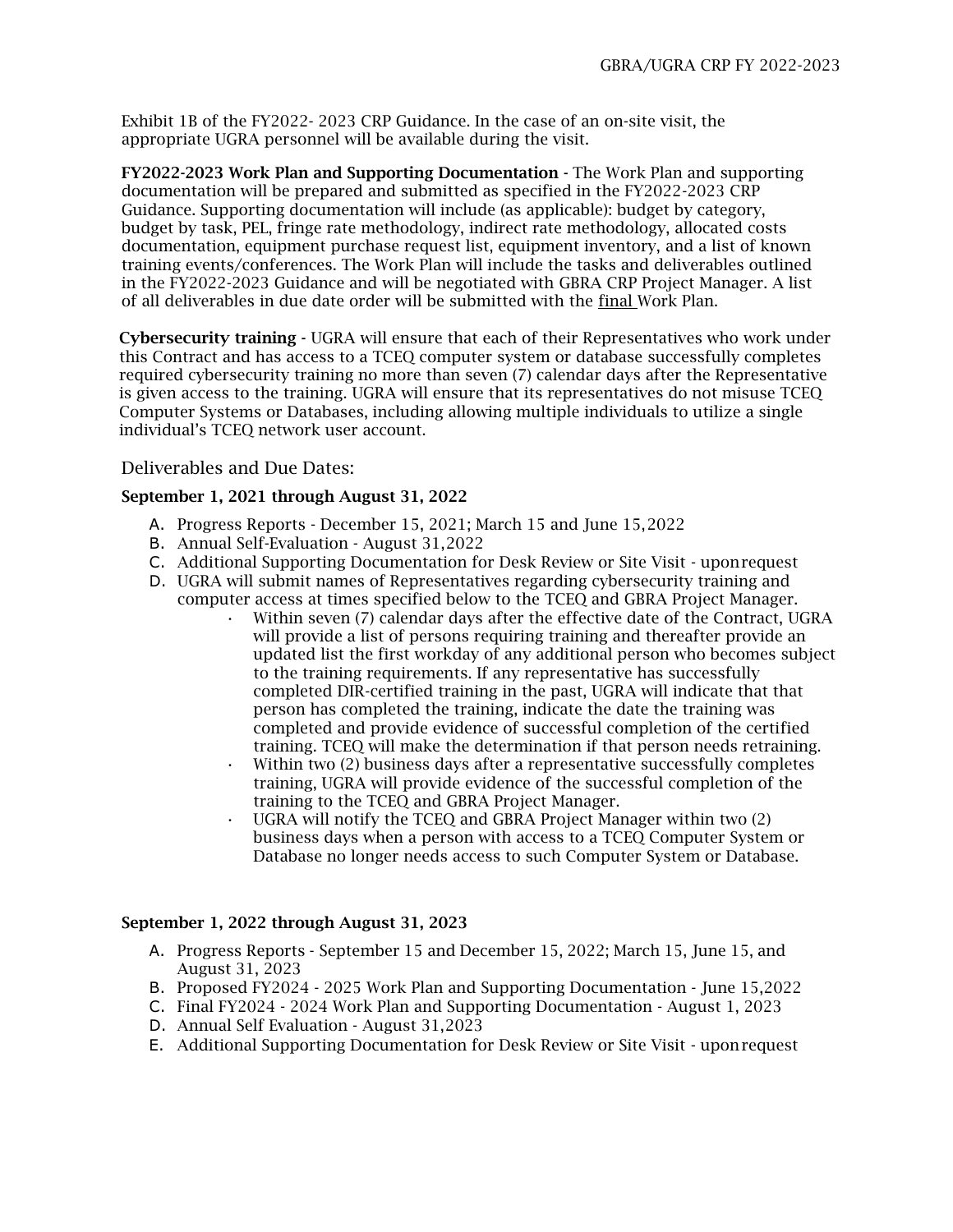## TASK 2: QUALITY ASSURANCE

Objective: To conduct data collection activities in accordance with an integrated system of quality management activities involving planning, assessment, implementation, training, and quality improvement. This task addresses objectives and processes for:

- Quality Assurance Project Plan (QAPP) development andimplementation;
- laboratory quality assurance;
- data review, verification, and validation;
- oversight of project(s); and
- special studies project planning.

Task Description: All work funded by this contract that involves the acquisition of environmental data generated from direct measurement activities, collected from other sources, or compiled from computerized databases and information systems will be planned in consultation with GBRA and documented in a fully approved TCEQ QAPP before data collection can be implemented.

UGRA will complete the following subtasks described below:

NELAP Accreditation - Laboratory data will be produced by laboratories whose quality assurance program is consistent with the NELAC Institute (TNI) standards.

Basin-wide QAPP - The Basin-wide QAPP will be submitted to TCEQ in the TCEQ-approved shell format. Only those sites covered by the QAPP and parameters satisfying the requirements of Texas Water Code (TWC) Chapter 5, Subchapter R (TWC §5.801 et seq) and Title 30 Texas Administrative Code (TAC) Chapter 25, Subchapters A and B will be included in the document. UGRA will assist GBRA to address all TCEQ comments and GBRA will submit the revised QAPP to TCEQ within 30 days after receiving comments from TCEQ.

UGRA will provide written documentation (signature in the QAPP or Adherence Letter) to GBRA Project Manager stating their awareness of and commitment to adhere to the requirements contained in the QAPP and any appendices and amendments. This documentation will be maintained as part of UGRA's and GBRA's quality assurance records. Copies of all Adherence Letters must be forwarded to TCEQ no later than 45 days following TCEQ's approval of the QAPP, but prior to the monitoring event. (Note: Adherence Letters are not required for entities who sign the QAPP). UGRA will distribute the QAPP to the UGRA laboratory.

Documentation of distribution and acknowledgement of receipt will be maintained by GBRA and be available for review during a TCEQ monitoring systems audit.

Sections of the Basin-wide QAPP will be posted to UGRA's CRP webpage. These sections include the monitoring program or project objectives, measurement performance specifications (i.e., Table A7 of the QAPP), appendices, and the monitoring schedule and maps of sampling sites. In lieu of the monitoring schedule and maps, a link to the coordinated monitoring schedule (CMS) website may be provided, with a disclaimer that states the CMS includes stations monitored by other entities.

QAPP Amendment to Appendix B - The monitoring schedule in Appendix B of the Basin-wide QAPP will be updated for the second year of the contract biennium after the annual coordinated monitoring meeting. This special type of QAPP amendment will be submitted using the TCEQ- approved shell format. Only the sites covered by GBRA's QAPP will be included in Appendix B of the QAPP.

Planning for Special Studies or Permit Support Monitoring - In consultation with TCEQ staff, and in consideration of the elements of the QAPP, special studies and monitoring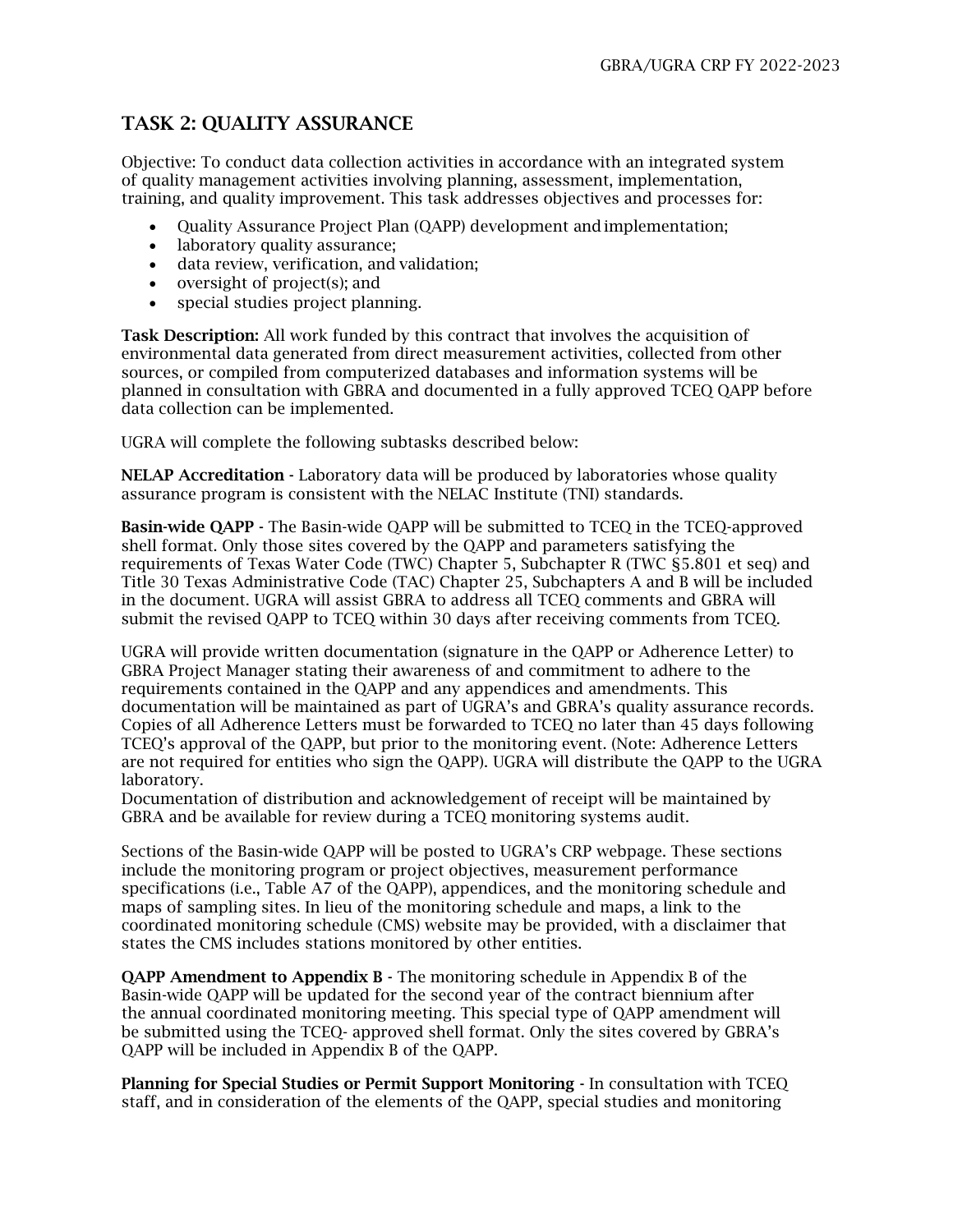projects to support permits will be systematically planned. GBRA and UGRA Project Manager will coordinate with TCEQ to establish the planning team, schedule the meeting (not less than 90 days prior to the planned sampling date), distribute meeting materials in advance of the meeting, facilitate the meeting, and prepare meeting minutes. GBRA will submit planning materials for the meeting to all participants no later than one week prior to the meeting. Meeting materials will include, as appropriate, a problem definition, as currently understood, a description of the budget, personnel and schedule issues, maps, information on past or on-going studies, historical water quality data, Integrated Report findings, wastewater discharge information, known or expected sources of contamination, existing monitoring sites, land use information, etc. Planning meeting summary notes will be provided to participants within two weeks of the meeting. The information developed during the planning meeting will be incorporated into a QAPP appendix.

QAPP Appendices - Special studies and permit support monitoring projects that have different objectives than those described in the Basin-wide QAPP will be incorporated into the QAPP as appendices after they are thoroughly planned in consultation with TCEQ. The QAPP appendices will be written in the TCEQ prescribed format and reference sections of the Basin-wide QAPP as appropriate, and otherwise address information unique to the project. Unique aspects of special projects include the problem definition, the task description, measurement performance specifications, sample design rationale, sampling methods requirements, etc. QAPP appendices will be sent to TCEQ through the TCEQ CRP Project Manager. QAPP appendices for Special Studies or Permit Support Monitoring will be submitted to TCEQ no later than 30 days after the planning meeting using the TCEQapproved shell format. GBRA with assistance from UGRA when applicable will address TCEQ comments, modify the document, and submit the final QAPP appendix to the TCEQ CRP Project Manager within 30 days of receipt of TCEQ comments.

QAPP Amendments and Revisions to Appendices - Changes in parameters, sampling or analytical procedures, project organization, and other items of an existing project necessitates an amendment to the QAPP and/or Revisions to Appendices. Amendments and Revisions to Appendices will be submitted electronically to the TCEQ CRP Project Manager on an "as needed" basis in the TCEQ-approved shell format for agency review. Upon approval, QAPP Amendments and Revisions to Appendices will be distributed to all personnel on the distribution list maintained by GBRA. Documentation of distribution and acknowledgement of receipt will be maintained by GBRA and be available for review during a TCEQ monitoring systems audit.

Project Oversight - UGRA will participate in monitoring systems audits and laboratory inspections by GBRA.

GBRA will conduct a monitoring systems audit on UGRA once during the subagreement term.

Following the on-site assessment, GBRA will provide UGRA with an audit report within 30 days. If no findings are made, the report will make this clear. Findings made during the audit will be documented in the audit report. Audit reports will contain references to written specifications, as defined in the QAPP or in a standard operating procedure (SOP). UGRA will be asked to respond in writing to the report within 30 days. A copy of the audit report and the response will be submitted as a deliverable to the TCEQ CRP Project Manager with the Progress Report no later than the quarter following the one in which the audit was conducted.

Corrective Action Reports - Issues that may affect data quality and availability will be tracked, addressed, and reported to TCEQ and GBRA using the definitions and corrective action strategy laid out in the FY2022-2023 CRP Guidance. UGRA must address deviations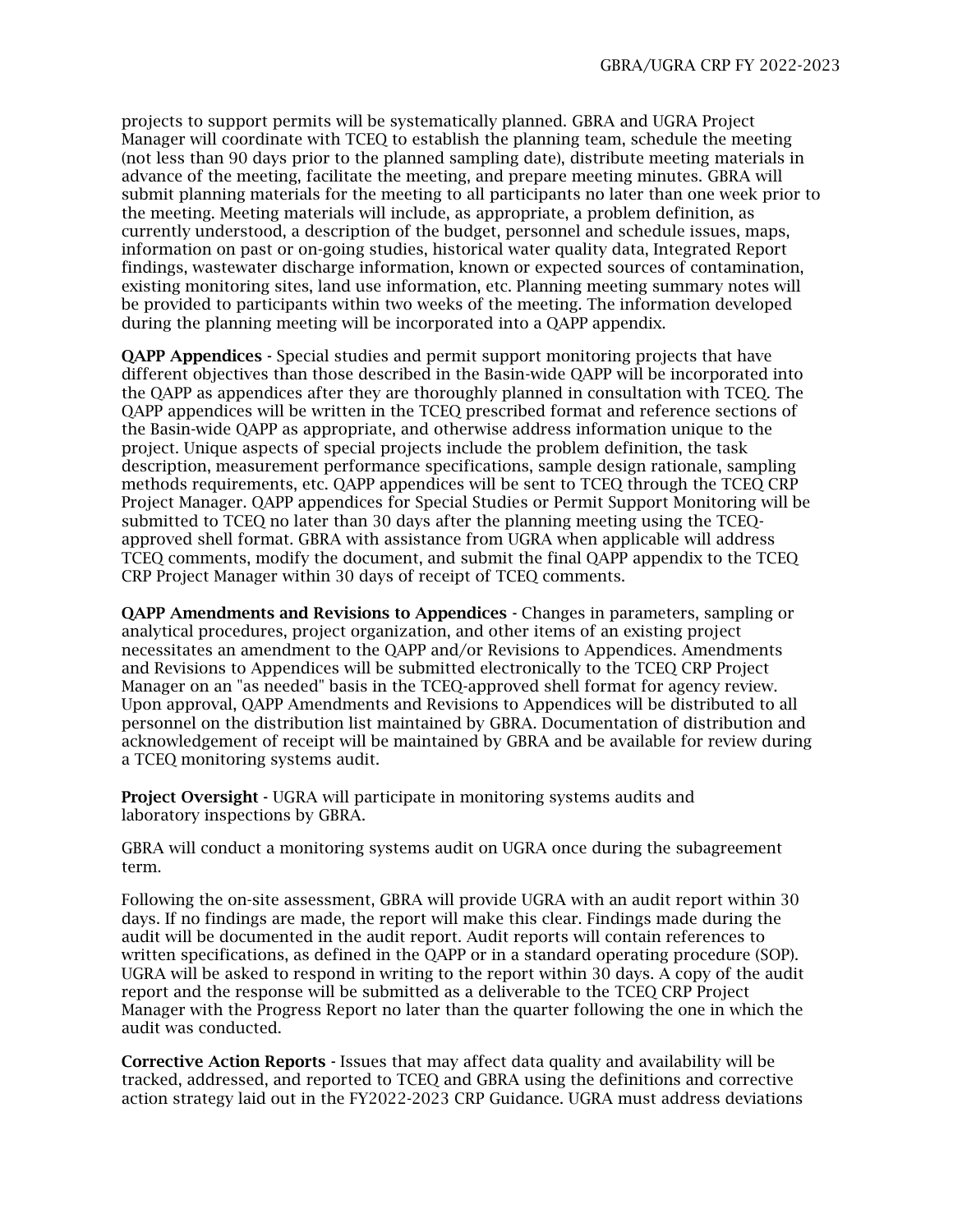associated with sampling activities, chain-of-custody, analytical method requirements, quality control, and data management.

Deliverables and Due Dates:

## September 1, 2021 through August 31, 2022

- A. Basin-wide QAPP Receipt Acknowledgement and Adherence Letters (if applicable) - October 15, 2021
- B. Specified sections of the Basin-wide QAPP posted to the web page October 31,2021
- C. Draft QAPP Appendix B Amendment for FY2023 monitoring June 1,2022
- D. Final QAPP Appendix B Amendment for FY2023 monitoring August 1,2022
- E. Planning meetings for Special Studies or Permit Support Monitoring (if applicable) - 90 days prior to the planned sampling date
- F. Planning meeting summary notes for Special Studies or Permit Support Monitoring (if applicable) - no later than two weeks after the planning meeting
- G. Draft QAPP Appendices for Special Studies or Permit Support Monitoring (if applicable) -no later than 30 days after the planning meeting
- H. Final QAPP Appendices for Special Studies or Permit Support Monitoring (if applicable) - no later than 30 days after the receipt of TCEQ comments
- I. QAPP Amendments and Revisions to Appendices (if applicable) asneeded
- J. QAPP Appendix and Amendment Receipt Acknowledgement and Adherence Letters (if applicable) - no later than 45 days after TCEQ approval of the QAPP, but prior to the monitoring event
- K. Participate in GBRA monitoring systems audit (once during subagreement term) date planned in consultation with GBRA
- L. Respond to comments in monitoring systems audit report submit with the Progress Report no later than the quarter following the one in which the audit wasconducted
- M. Corrective action status report (if applicable) with Progress Report

- A. Draft FY2024-2025 Basin-wide QAPP June 1, 2023
- B. Final FY2024-2025 QAPP August 1, 2023
- C. Planning meetings for Special Studies or Permit Support Monitoring (if applicable) - 90 days prior to the planned sampling date
- D. Planning meeting summary notes for Special Studies or Permit Support Monitoring (if applicable) - no later than two weeks after the planning meeting
- E. Draft QAPP Appendices for Special Studies or Permit Support Monitoring (if applicable) -no later than 30 days after the planning meeting
- F. Final QAPP Appendices for Special Studies or Permit Support Monitoring (if applicable) - no later than 30 days after the receipt of TCEQ comments
- G. QAPP Amendments and Revisions to Appendices (if applicable) as needed
- H. QAPP Appendix and Amendment Receipt Acknowledgement and Adherence Letters (if applicable) - no later than 45 days after TCEQ approval of the QAPP, but prior to the monitoring event
- I. Participate in GBRA monitoring systems audit (once during subagreement term) date planned in consultation with GBRA
- J. Respond to comments in monitoring systems audit report submit with the Progress Report no later than the quarter following the one in which the audit wasconducted
- K. Corrective action status report (if applicable) with Progress Report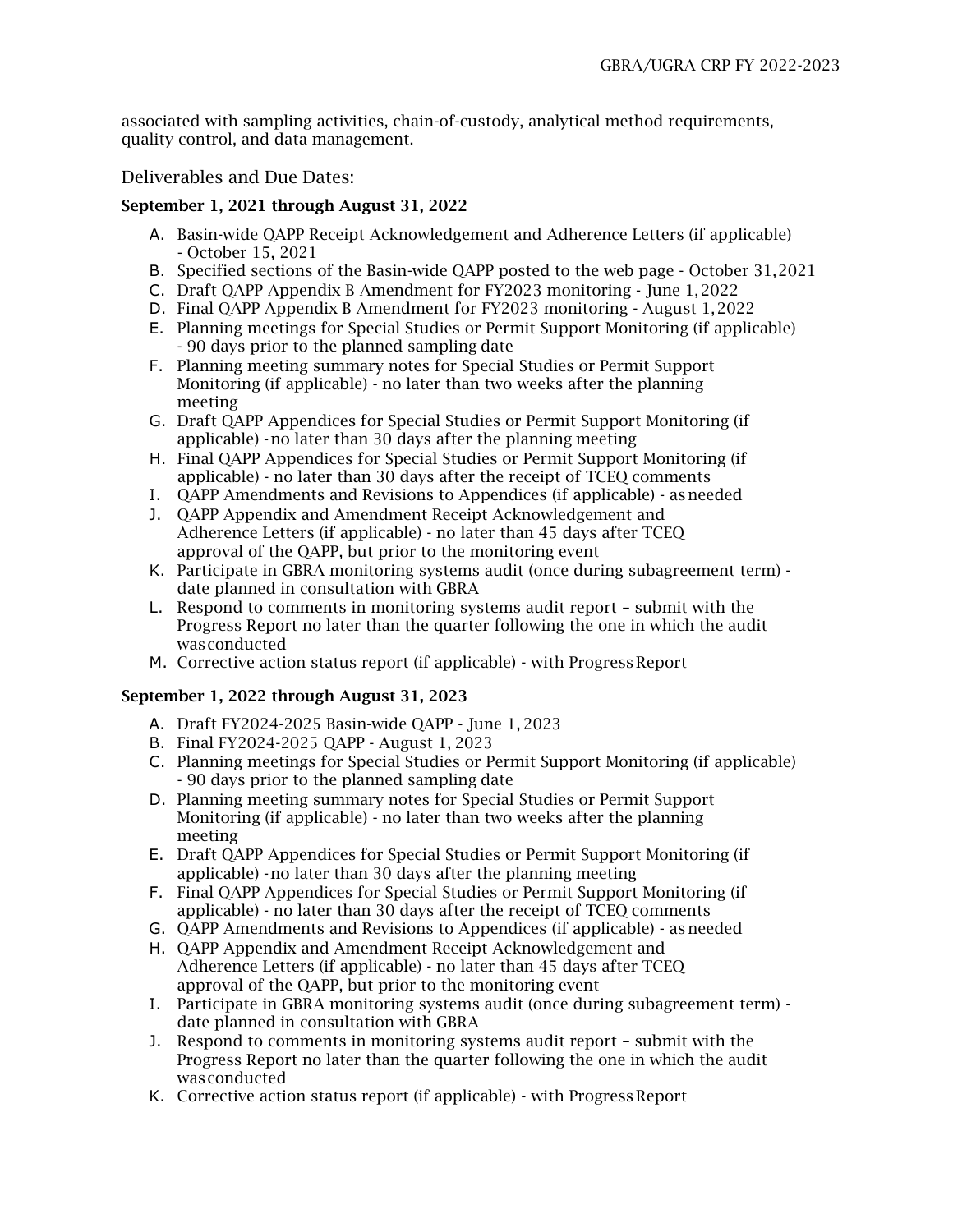## TASK 3: WATER QUALITY MONITORING

Objectives: Water quality monitoring will focus on the characterization of a variety of locations and conditions. This will include a combination of the following:

- planning and coordinating basin-wide monitoring;
- routine, regularly scheduled monitoring to collect long-term information andsupport statewide assessment of water quality; and
- systematic, regularly scheduled short-term monitoring to screen water bodies for issues.

Task Description: UGRA will conduct water quality monitoring and provide details in the Progress Report as prescribed in the FY 2022-2023 Guidance. The actual number of sites, location, frequency, and parameters collected will be based on priorities identified at the basin Steering Committee and Coordinated Monitoring meetings and included in the amended Appendix B schedule of the QAPP.

## UGRA will complete the following subtasks:

Monitoring Description - In FY 2022, UGRA will conduct routine monitoring at a minimum of seven sites monthly (five sites when month coincides with quarterly monitoring) and a minimum of eleven sites quarterly in Kerr County and one site quarterly in Kendall County for field, conventional, flow (at stream sites), and bacteria parameter groups. UGRA will assist with biological and habitat monitoring events conducted in Kerr County. In FY 2023, UGRA will monitor at a similar level of effort as in FY 2022. The actual number of sites, location, frequency, and parameters collected in FY 2023 will be included in the GBRA QAPP Appendix B update.

All monitoring will be completed in accordance with GBRA QAPP, the TCEQ Surface Water Quality Monitoring Procedures, Volume 1: Physical and Chemical Monitoring Methods (RG-415) and the TCEQ Surface Water Quality Monitoring Procedures, Volume 2: Methods for Collecting and Analyzing Biological Assemblage and Habitat Data (RG-416).

Coordinated Monitoring Meeting - UGRA will participate in an annual coordinated monitoring meeting organized by GBRA as described in the FY2022-2023 CRP Guidance. Qualified monitoring organizations will be invited to attend the working meeting in which monitoring needs and purposes will be discussed segment by segment and station by station. Information from participants and stakeholders will be used to select stations and parameters that will enhance overall water quality monitoring coverage, eliminate duplication of effort, and address basin priorities. A summary of the changes to the monitoring schedule will be provided to the participants within two weeks of the meeting. Changes to the monitoring schedule will be entered into the statewide Coordinated Monitoring Schedule [\(http://cms.lcra.org\)](http://cms.lcra.org/) and communicated to meeting attendees. Changes to monitoring schedules that occur during the year will be entered into the Coordinated Monitoring Schedule and communicated to meeting attendees. All requirements related to meetings will be followed and required meetings will be conducted in-person or via TCEQ approved virtual format.

Progress Report - Each Progress Report will include all types of monitoring and indicate the number of sampling events and the types of monitoring conducted in the quarter.

Deliverables and Dues Dates:

- A. Conduct water quality monitoring, summarize activities, and submit with Progress Report- December 15, 2021; March 15 and June 15, 2022
- B. Coordinated Monitoring Meeting between March 15 and April 30,2022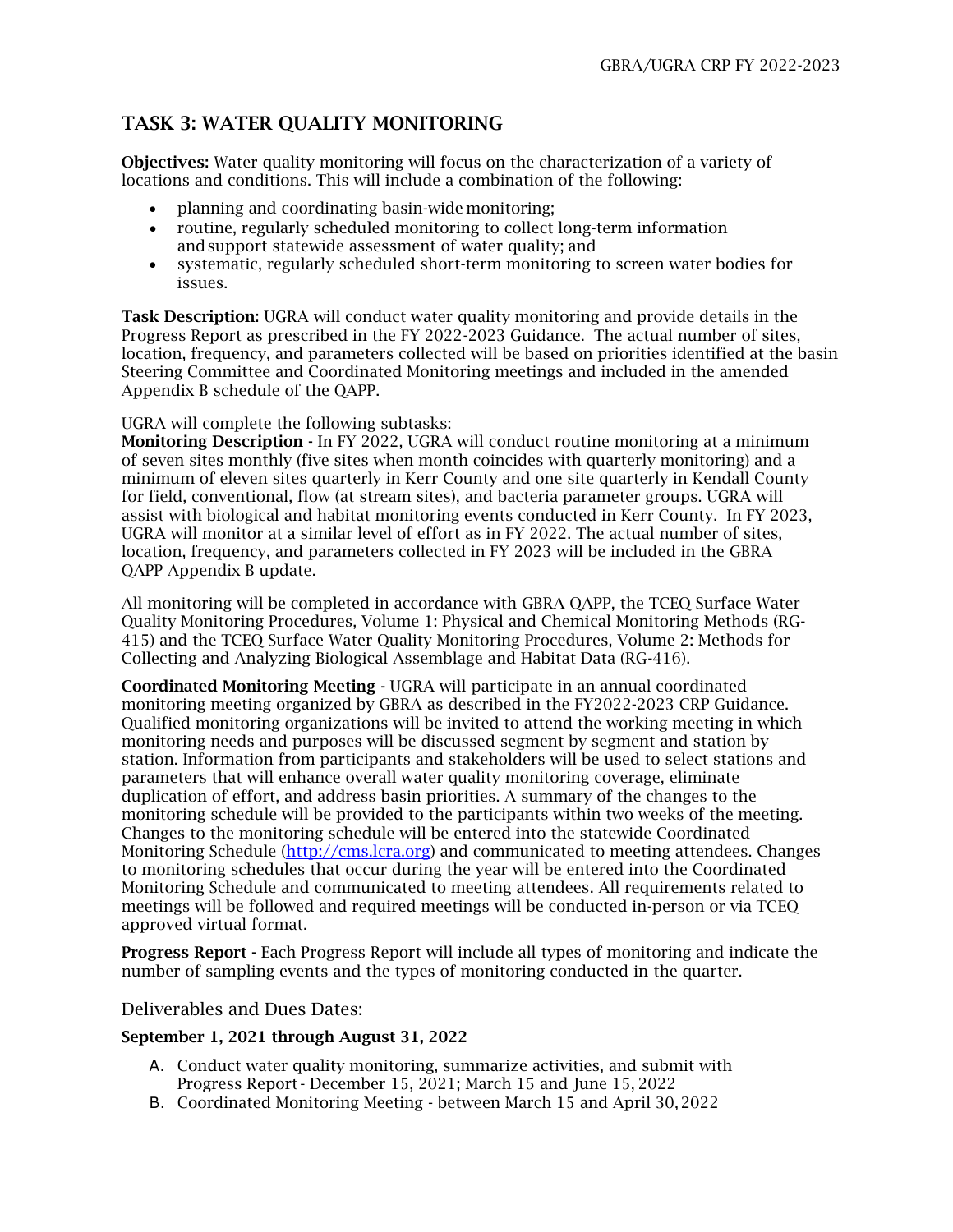- C. Coordinated Monitoring Meeting Summary of Changes within 2 weeks of the meeting
- D. Email notification that Coordinated Monitoring Schedule updates are complete May 31, 2022

#### September 1, 2022 through August 31, 2023

- A. Conduct water quality monitoring, summarize activities, and submit with Progress Report- September 15 and December 15, 2022; March 15 and June 15 and August 31,2023
- B. Coordinated Monitoring Meeting between March 15 and April 30,2023
- C. Coordinated Monitoring Meeting Summary of Changes within 2 weeks of themeeting
- D. Email notification that Coordinated Monitoring Schedule updates are complete May 31, 2023

## TASK 4: DATA MANAGEMENT

Objectives: To manage a quality-assured water quality monitoring database and submit data to TCEQ in the required format for inclusion in the Surface Water Quality Monitoring Information System (SWQMIS) database.

Task Description: Surface water quality monitoring data files, including biological, special studies, and targeted monitoring data, as applicable, will be transferred to TCEQ in the correct format using the TCEQ file structure. Binary Large Object (BLOB) files will be provided with biological data as outlined in the FY 2022-2023 CRP Guidance.

UGRA will complete the following subtasks:

UGRA will review each data set using the Data Review Checklist and the SWQMIS Data Loader. A Data Summary (including information on data completeness) and the SWQMIS Validator Report will be submitted with each data set. The Data Summary will contain basic identifying information about the data set, information regarding inconsistencies and errors identified during data verification and validation steps, and/or problems with data collection efforts.

UGRA will provide a summary of the status of data submittal progress in the second year of the biennium. The progress report will document the extent to which data collected through November 30, 2022 have been submitted to TCEQ.

Data correction requests and station location requests will be submitted via SWQMIS, as needed.

Water quality data approved by TCEQ will be posted on UGRA's web page at least two times per year, or a link may be provided to the TCEQ Surface Water Quality Web ReportingTool at <http://www80.tceq.texas.gov/SwqmisPublic/public/default.htm> .

Deliverables and Due Dates:

#### September 1, 2021 through August 31, 2022

- A. Surface water quality monitoring data files, SWQMIS Validator Report, and Data Summary- December 1, 2021; March 1 and August 1, 2022
- B. Surface water quality monitoring data updates to web page or link to TCEQ's water quality data - February 1 and August 1, 2022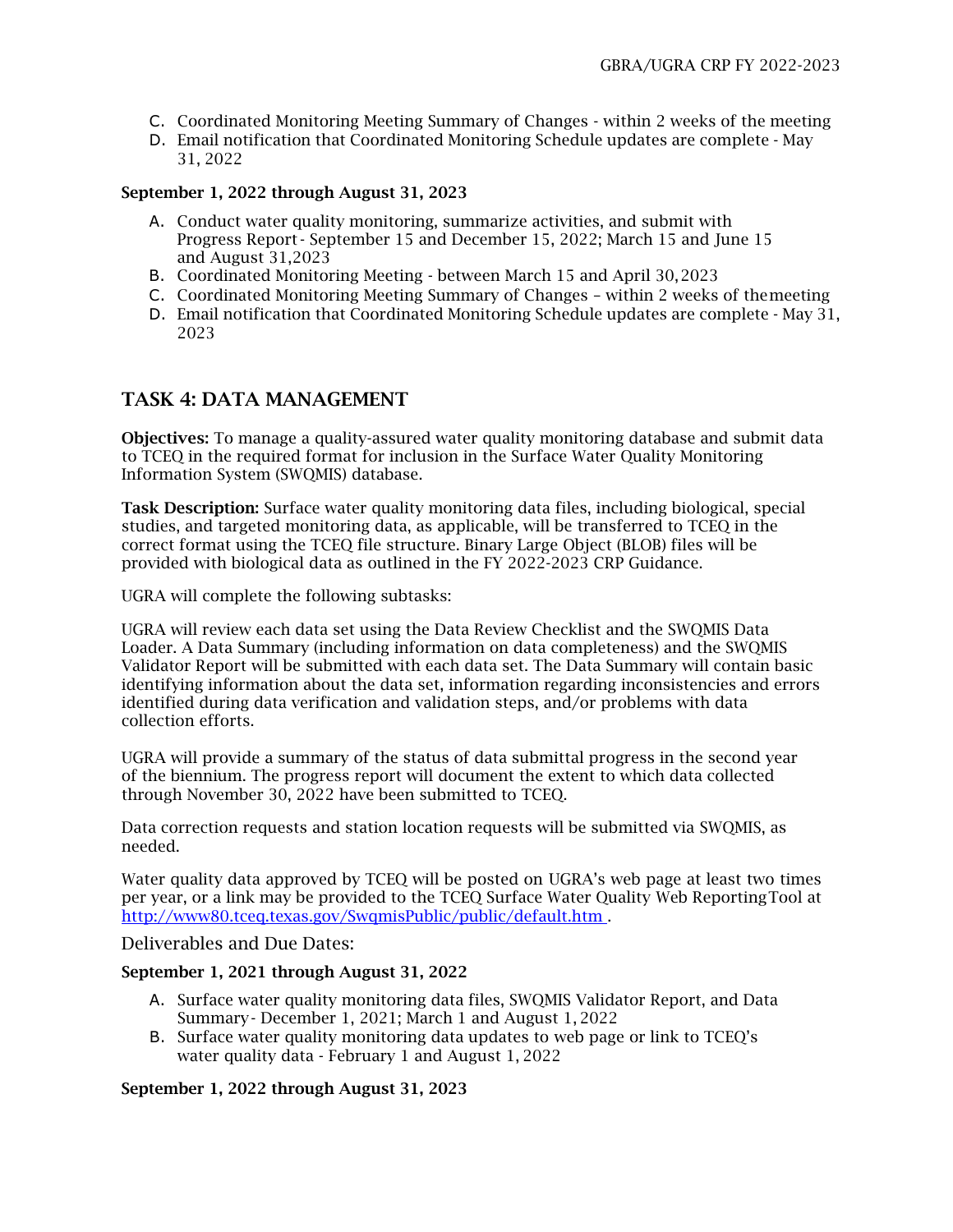- A. Surface water quality monitoring data files SWQMIS Validator Report, and Data Summary- December 1, 2022; March 1 and August 1, 2023
- B. Surface water quality monitoring data updates posted to web page, or link to TCEQ's water quality data - February 1 and August 1, 2023
- C. Data submittal progress report March 1, 2023

## TASK 5: DATA ANALYSIS AND REPORTING

Objectives: Conduct data analysis and develop reports that provide information to describe water quality and identify priority water quality issues for further investigation or action.

This work will:

- correlate watershed characteristics with water qualityconditions;
- highlight areas where water quality appears to be improving ordeclining;
- support and/or validate the findings of the Texas Integrated Report of Surface Water Quality;
- support planning of monitoring efforts;
- identify areas where nonpoint source management efforts may be applied; and
- provide information for stakeholders to discuss at Steering Committeemeetings.

Task Description: GBRA will prepare a Basin Highlights Report during FY 2022 using the Watershed Characterization outline and a Basin Summary Report in FY 2023. UGRA will assist with the development of the reports by providing data analysis, summaries, and photos of the sites monitored by UGRA.

GBRA will complete the following subtasks described below and UGRA will respond to requests for information and review of report components:

Basin Highlights Report – GBRA may vary the content of the Basin Highlights Report to reduce repetition of information that does not change on an annual basis. The Basin Highlights Report will follow the version described below as detailed in the FY 2022-2023 CRP Guidance.

## *The Standard Report*

- an overview of basin water quality monitoring describing each organization's participation
- the top water quality issues in the basin for stakeholder prioritization and monitoring decisions
- a description of water quality conditions for each segment/waterbody
- a summary of findings from special studies
- maps showing the location of sampling sites and water qualityissues
- summary of Steering Committee and other public outreach activities
- instructions on how to get involved in Steering Committee meetings, volunteer monitoring, and other opportunities for participation
- information on the CRP content featured on UGRA's web page

## *Watershed Characterization*

- descriptions of segments with the areas of impairment or interestdescribed
- stream / reservoir hydrology
- impairment/area of interest description
- land use and natural characteristics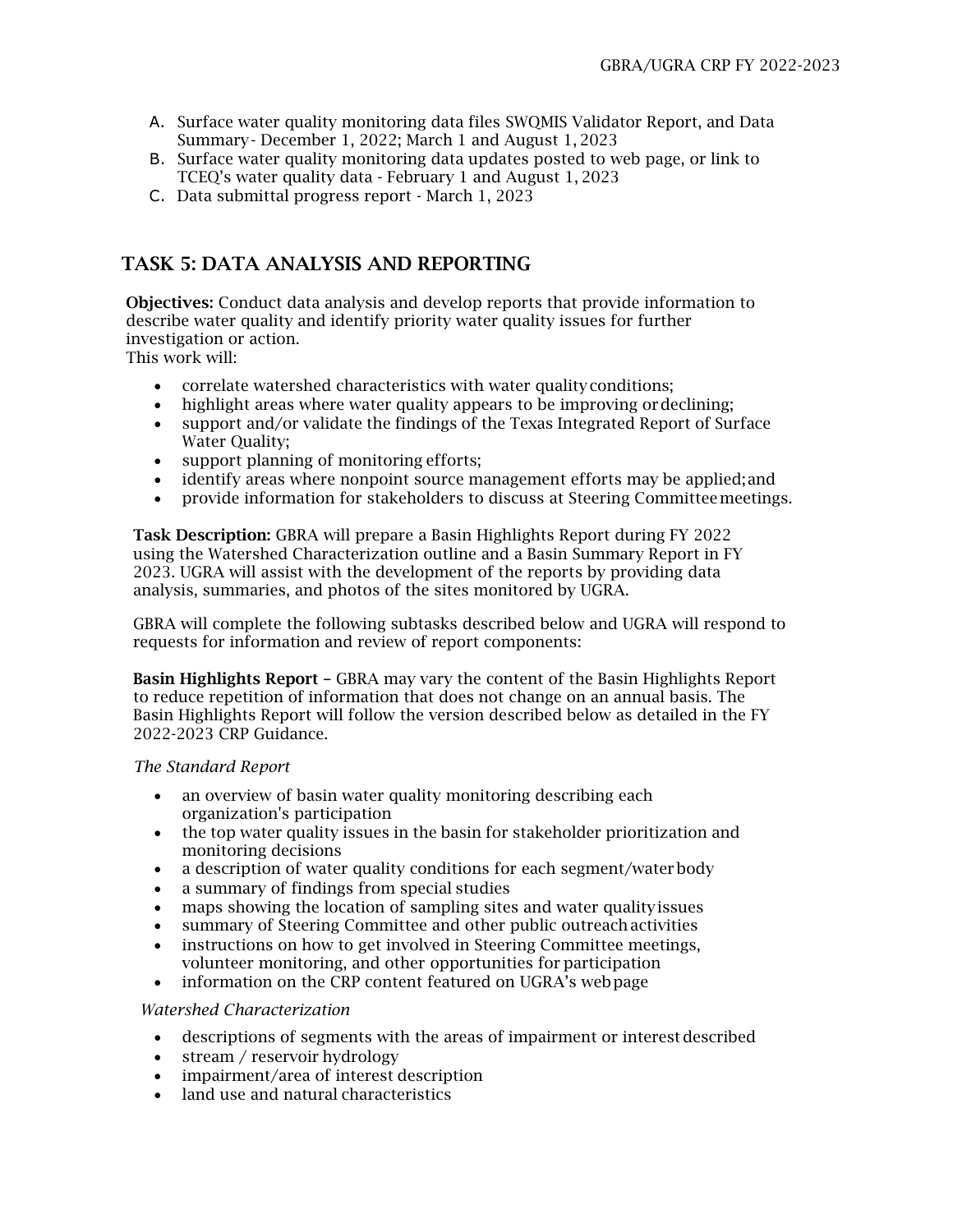- potential causes of each impairment
- potential stakeholders
- recommendations for improving water quality
- maps including water bodies and relevant spatial conditions
- ongoing projects
- images of water bodies and watershed areas being characterized
- major watershed events (present and future)

#### *Program Update*

- an update on major basin activities, changes and events
- an update of basin water quality monitoring activities
- an update on the top water quality concerns and issues in the basin
- a summary of findings from special studies
- maps showing the location of sampling sites and major water quality issues
- an update on public outreach and educational activities
- links to additional resources

Electronic copies of the draft report and five copies of the final report will be provided to TCEQ. TCEQ will provide comments on the draft report and final approval will rest with TCEQ. The reports will be made available to Steering Committee Members and all basin stakeholders and will be posted on UGRA's CRP web page.

Basin Summary Report - The Basin Summary Report will follow the outline described in the FY2022-2023 CRP Guidance. The report will include a comprehensive review of water quality for the entire basin, including:

- a description of the water quality conditions andissues;
- trend analysis of water quality by station and parameter;
- maps showing watershed characteristics, sampling stations, and water qualityissues;
- a discussion of the watershed characteristics and their potential influence on water quality; and
- recommendations for water quality management strategies to correct identified water quality problems and pollution sources.

A meeting between GBRA and TCEQ CRP staff will be arranged prior to the commencement of substantial work on the report. GBRA will be prepared to discuss site selection for trend analysis, report content and layout, methodology for data review, and address other questions or suggestions for the report.

A pre-draft or watershed summary will be provided to the TCEQ CRP Project Manager and must be approved prior to completing the first draft. The Basin Summary Report will be presented to the Steering Committee for review and comment. Resolution of comments will be coordinated with the public and TCEQ, if necessary. GBRA will provide an electronic copy of the draft report to TCEQ and TCEQ will provide comments; final approval of the report will rest with TCEQ. Five copies of the final report will be provided to TCEQ. The reports will be made available to Steering Committee members and all basin stakeholders and will be posted on UGRA's web page. The final Basin Summary Report will be provided to the Texas Parks and Wildlife Department, Texas State Soil and Water Conservation Board, the governor, the lieutenant governor, and the speaker of the House of Representatives not later than the 90th day after the date the report is submitted to TCEQ.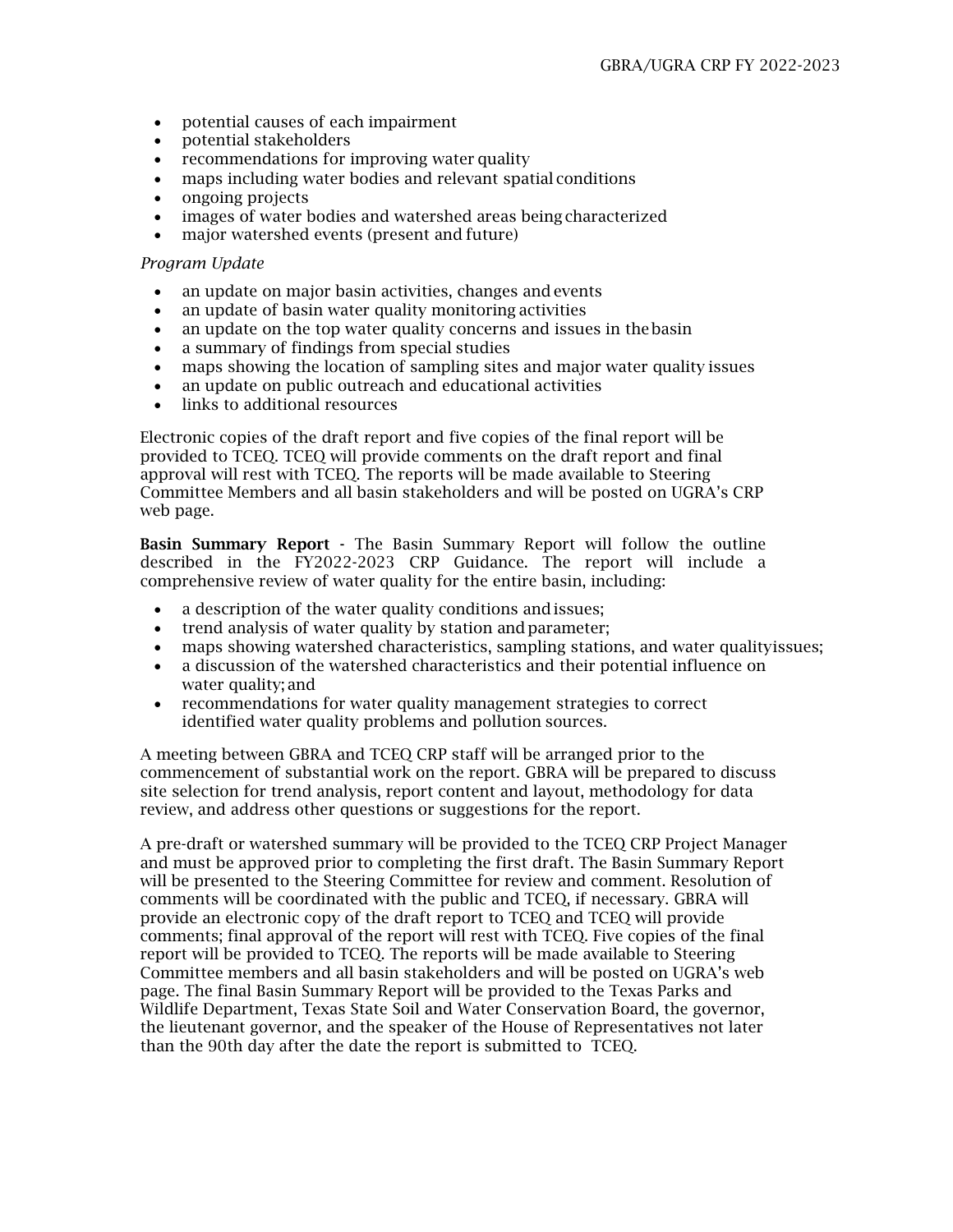The following deliverable due dates are the dates GBRA will submit the deliverables to TCEQ. UGRA Project Manager will coordinate with GBRA Project Manager so that applicable UGRA content for the report will be received by GBRA prior to the dates below.

## Deliverables and Due Dates:

#### September 1, 2021 through August 31, 2022

- A. Draft Basin Highlights Report February 15, 2022
- B. Final Basin Highlights Report May 15,2022
- C. Post Report to web page June 30, 2022

## September 1, 2022 through August 31, 2023

- A. Preparation meeting for Basin Summary Report by November 15,2022
- B. Pre-Draft Watershed Summary December 15, 2022
- C. Draft Basin Summary Report March 15, 2023
- D. Final Basin Summary Report May 31,2023
- E. Post Report to web page June 30, 2023

## TASK 6: STAKEHOLDER PARTICIPATION AND PUBLIC OUTREACH

Objectives: Enhance and support participation of stakeholders in the development of water quality objectives and priorities for the basin, and CRP as a whole. Engage in education and outreach activities to enhance stakeholder knowledge and involvement.

The Steering Committee serves as the focus of public input and assists with:

- creation of specific, achievable water quality objectives and basin priorities;
- review and development of work plans and allocation of resources;
- review, development and approval of major reports;
- establishment of monitoring priorities and development of monitoring plans; and
- identification of priority problem areas and possible actions to address these problems and pollutant sources.

Stakeholders should be engaged through outreach and education activities that support the CRP goals. This can be accomplished by:

- providing several forums for citizens to contribute their ideas and concerns;
- participating in outreach and education activities to increase public awareness about water quality issues in the basin;
- communicating information on water quality issues so that priorities may be set considering local, regional, state, and federal needs; and
- providing opportunities for volunteer citizen monitoring of basin water bodies.

Task Description: To ensure a comprehensive watershed assessment program, GBRA and UGRA will provide opportunities for stakeholder and interested party participation in development of water quality objectives and priorities for the basin and CRP. Stakeholder involvement will be accomplished through both the Steering Committee process and other public participation outreach and education activities, following the FY 2022-2023 CRP Guidance.

UGRA will complete the following subtasks described below:

Steering Committee and Meetings - To sufficiently address the different interests, concerns and priorities of each watershed, GBRA and UGRA will work to ensure that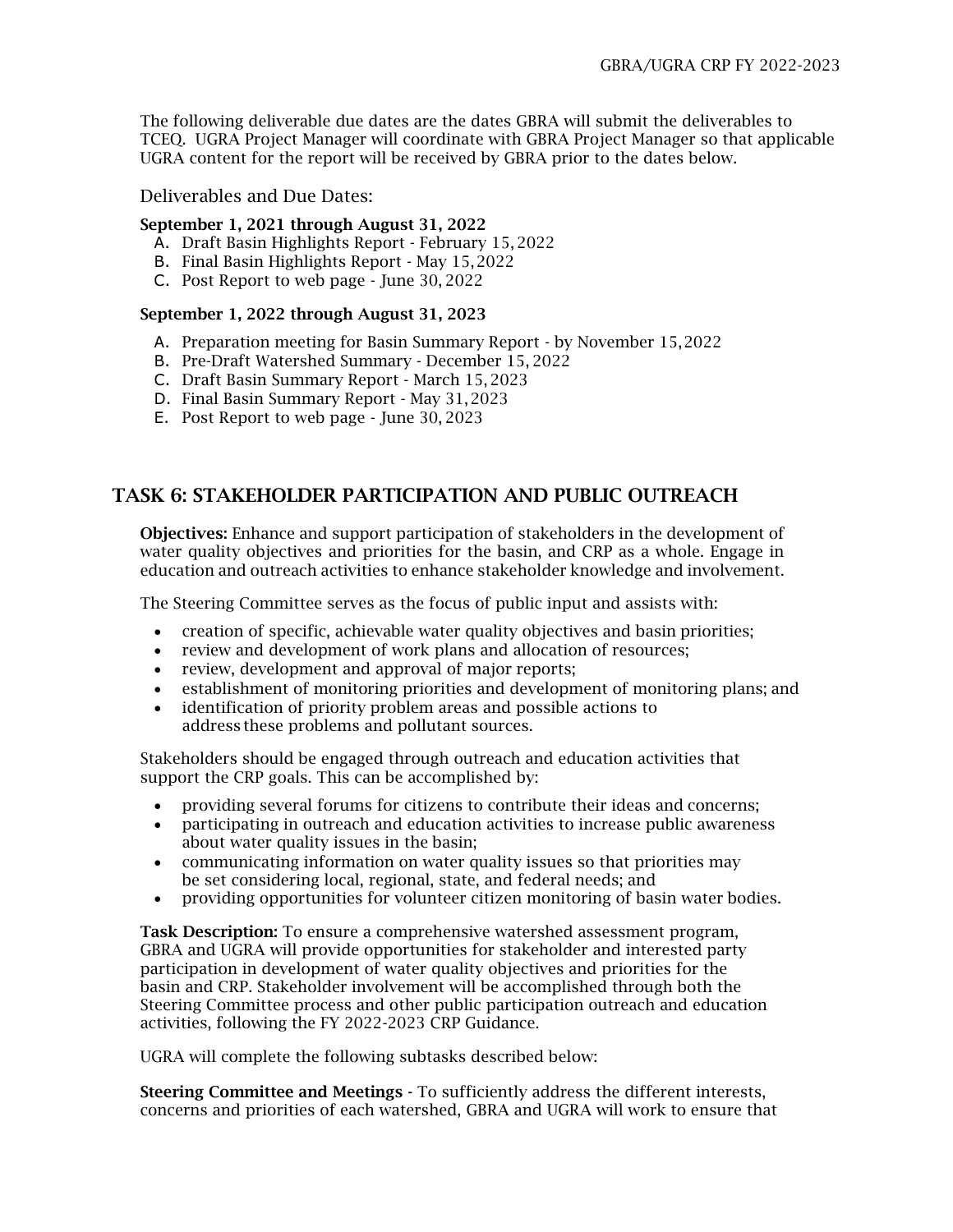its Steering Committee includes stakeholder volunteers from across the basin that represent the groups identified in the FY2022-2023 CRP Guidance. If specified groups are not represented, efforts will be made to recruit representatives before the next scheduled meeting. To engage new members and increase participation, UGRA will take every opportunity to promote the CRP and involvement in the Steering Committee.

To meet the goals and coordination requirements of the FY2022-2023 CRP Guidance, GBRA with input from UGRA will conduct one Steering Committee meetings during the month of March. Additional sub-committees or other public meetings may also be convened to help complete the requirements. All requirements related to meetings will be followed and required public meetings will be conducted in-person or via TCEQ-approved virtual formats.

GBRA will contact stakeholders at least 45 days in advance of meeting date(s) to encourage participation. A questionnaire, which will be sent to all interested stakeholders, will provide a list of proposed agenda topics, request confirmation of continued interest/participation in the Steering Committee, and request input on additional topics and potential stakeholders. Along with the priority agenda topics identified in the CRP Guidance, Steering Committee meetings will include additional topics of significant interest to stakeholders. A final meeting announcement and agenda will be made available at least 15 days prior to the meeting.

After each Steering Committee meeting, GBRA will ensure all stakeholder input, comments, decisions, and any other meeting decisions are addressed, where applicable. For all Steering Committee meetings, copies of meeting materials will be provided with the next Progress Report, and include: a copy of the meeting agenda, presentations, meeting minutes, and a list of attendees. Steering Committee meeting minutes will also be posted to GBRA's CRP web page and the posting of the meeting minutes will be documented in the Progress Report following the meeting. The UGRA CRP web page will contain a link to the GBRA CRP web page.

Education and Outreach - For any public participation, outreach, or volunteer monitoring activities funded through CRP, a copy of the activities summary, materials produced or distributed by UGRA, and a list of participants will be included in the subsequent Progress Report.

UGRA will develop, maintain, update, and report on their web page as specified in the FY2022-2023 CRP Guidance. The web page will be reviewed on a quarterly basis to ensure that information and announcements remain current and relevant. UGRA will also include summaries of revisions to the web page in the corresponding quarterly Progress Report.

Deliverables and Due Dates:

- A. Document that web page meets outlined requirements December 15,2021
- B. Summarize web page updates and submit with quarterly Progress Report - December 15, 2021; March 15 and June 15, 2022
- C. Update list of Steering Committee members from UGRA service area January 15, 2022
- D. Steering Committee meeting date as negotiated with TCEQ and GBRA Project Manager
- E. Materials from education and outreach activities included with